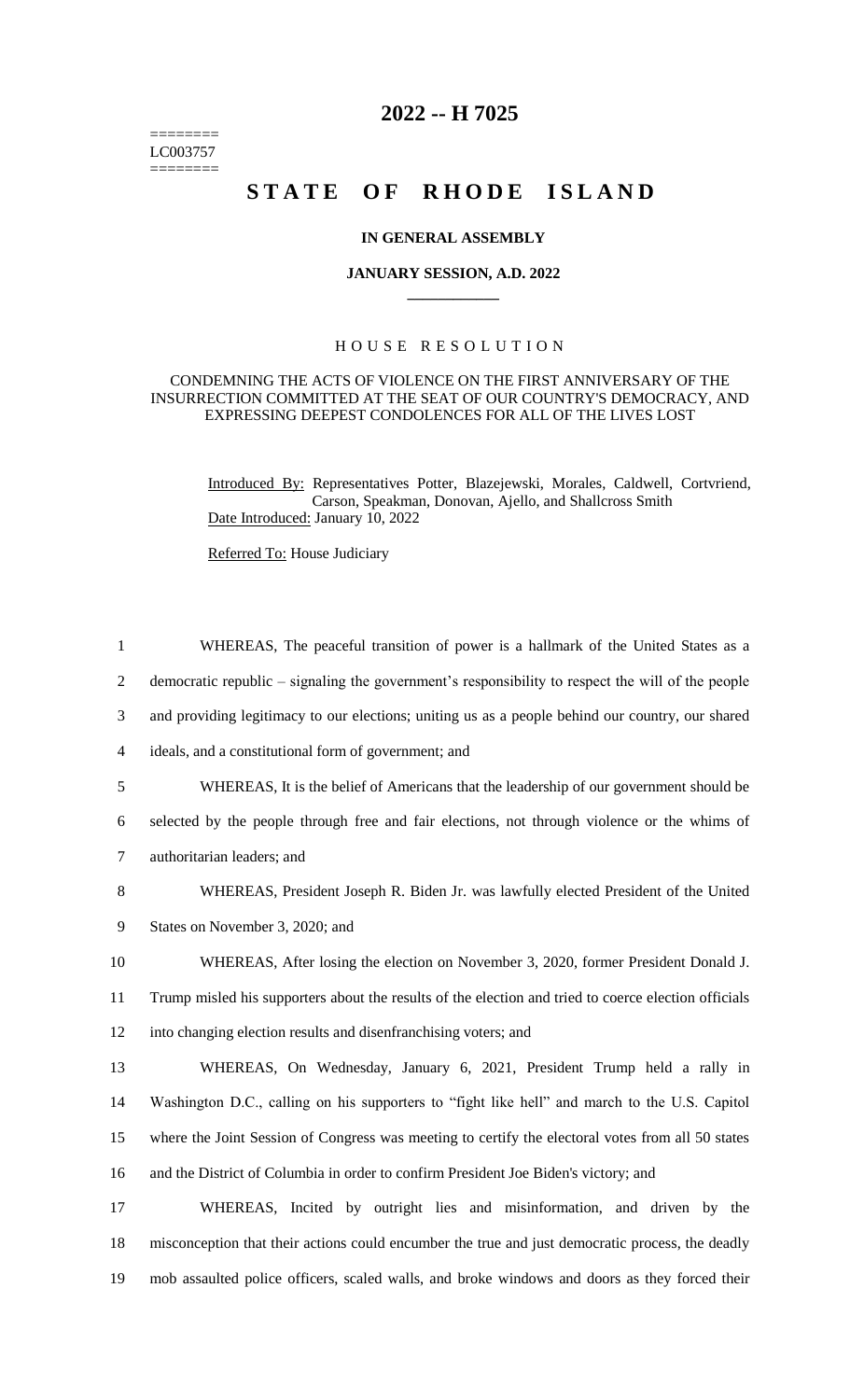way into the U.S. Capitol; and

| $\overline{2}$ | WHEREAS, Americans watched with disappointment, disbelief, and horror as hundreds                  |
|----------------|----------------------------------------------------------------------------------------------------|
| 3              | of insurrectionists stormed the building intent on wreaking havoc and stopping the progress        |
| $\overline{4}$ | towards a peaceful transition of power. Insurgents brought with them zip-ties, raided key offices, |
| 5              | and stole important documents and electronics. A crowd of rioters chanted "Hang Mike Pence"        |
| 6              | and a gallows was erected outside the Capitol. Reports surfaced of guns, tear gas, assaults on     |
| 7              | Capitol Police, and vandalism inside the historic building and revered rotunda; and                |
| $8\,$          | WHEREAS, Legislators were quickly evacuated from the House and Senate Chambers as                  |
| 9              | the mob wandered the hallways, defacing offices and public property, and resisting attempts by     |
| 10             | Capitol Police to bring about peace and safety; and                                                |
| 11             | WHEREAS, Showing the resilience of our country, the Joint Session of Congress                      |
| 12             | reconvened on the evening of January 6th to certify President-elect Joe Biden's electoral victory  |
| 13             | and worked through the night until they completed the certification early the morning of January   |
| 14             | 7th; and                                                                                           |
| 15             | WHEREAS, United States Capitol Police Officer Brian Sicknick lost his life due to                  |
| 16             | injuries sustained while on duty defending our democracy; and                                      |
| 17             | WHEREAS, United States Capitol Police Officer Howard Liebengood lost his life to                   |
| 18             | suicide three days after sustaining injuries while on duty defending our democracy; and            |
| 19             | WHEREAS, Washington Metropolitan Police Department Officer Jeffrey Smith lost his                  |
| 20             | life to suicide nine days after sustaining injuries while on duty defending our democracy; and     |
| 21             | WHEREAS, Washington Metropolitan Police Department Officer Kyle DeFreytag lost                     |
| 22             | his life to suicide six months after responding to the Capitol attack to defend our democracy; and |
| 23             | WHEREAS, Washington Metropolitan Police Department Officer Gunther Hashida lost                    |
| 24             | his life to suicide six months after responding to the Capitol attack to defend our democracy; and |
| 25             | WHEREAS, Ashli Babbitt lost her life due to injuries sustained while breaching the U.S.            |
| 26             | Capitol; and                                                                                       |
| 27             | WHEREAS, Rosann Boyland lost her life due to injuries sustained while attempting to                |
| 28             | breach the U.S. Capitol; and                                                                       |
| 29             | WHEREAS, Benjamin Philips lost his life while present at the U.S. Capitol; and                     |
| 30             | WHEREAS, Kevin Greeson lost his life while present at the U.S. Capitol; and                        |
| 31             | WHEREAS, Despite these tragic consequences, former President Donald Trump and his                  |
| 32             | enablers have continued to falsely allege widespread voter fraud, promote conspiracy theories,     |
| 33             | and undermine faith in our democratic institutions; and                                            |
| 34             | WHEREAS, As we mark the one year anniversary of the deadly insurrectionist attack,                 |